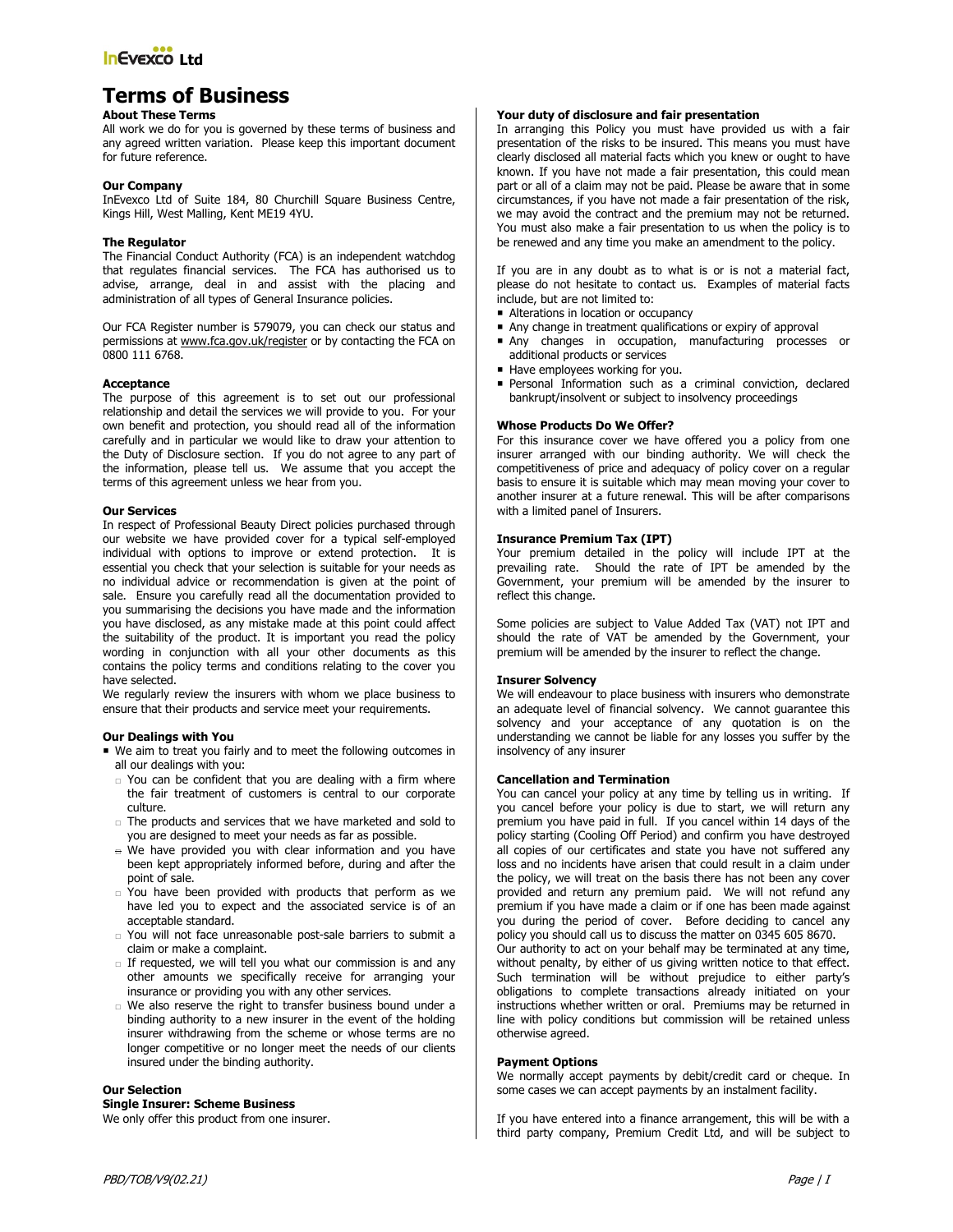# **InEvexco Ltd**

their interest charges and terms and conditions. You will receive a welcome pack within 14 days of applying for the loan and will be required to sign the agreement online or via the post. A fee may be charged if Premium credit Ltd do not receive your signed agreement. Premium Credit will write to you to confirm the schedule of payment dates. Premium Credit Ltd or PCL Ltd will be the name that appears on your bank statements as the collector of the direct debit. For details of all Premium Credit charges please read the payment schedule that will be sent to you by them with their terms and conditions. The arrangement you will enter into will be with the finance company not us. It is an entirely separate contract outside of the insurance contract. Should you fail to meet the contractual obligations regarding payment the finance provider could approach the insurer to seek a termination of the insurance contract to recoup their outstanding finance arrears. You will be liable to pay their costs and charges if you do not keep up your repayments. Defaulting on a loan could affect your credit rating and your ability to obtain credit in the future. The agreement is between you, the policyholder and Premium Credit Ltd. Your policy coverage will cease if you fail to keep up payments on an instalment agreement or premium finance facility related to it. We will hold money that you pay to us in accordance with the regulators rules or under a risk transfer agreement with insurers. This will include holding your money in the following way.

An Insurer Trust bank account in accordance with our agreements with Insurance Companies that transfer the risk of money we receive from customers to them and they will bear the risk of any losses in the event that our firm becomes insolvent. This includes claims money or premium refunds we receive prior to being paid to you. By holding your money by this method, means that in the event that this firm becomes insolvent your money remains protected.

## **Our Fees, Commission and Charges**

We derive our income from commission and fees. You are entitled, at any time, to request information regarding any commission which we may have received as a result of placing your insurance business. All premium rebates from insurers will be transacted net of commission. You may be charged fees for processing short term changes where the work necessary to process such changes outweighs the premium/commission generated. We may receive additional marketing support or profit from Insurers based on the performance of our binding authority. These make no impact on the gross pricing we charge individual policyholders.

### **Complaints**

At InEvexco Ltd we are proud of our reputation for high quality and excellent service. If, on any occasion our service falls below the standard you expect, you should contact The Managing Director, at Suite 184, 80 Churchill Square Business Centre, Kings Hill, West Malling, Kent, ME19 4YU or telephone 0345 605 8670. If we are unable to resolve the issue to your satisfaction within the close of 3 working days of receipt of your complaint, we will formally investigate the matter. You will receive an acknowledgement of the matter together with a copy of our complaints process. We will then aim to investigate and provide a resolution as quickly as possible, informing you of the position at no later than 4 weeks and a final response no later than 8 weeks.

If following our investigation you are unhappy with our response and you are a private customer or a business with a turnover of less than €2,000,000 and fewer than 10 employees, you may have the right to refer the matter to the Financial Ombudsman Service. Our full complaints procedure is available on request.

Exchange Tower London E14 9SR Tel: 0800 023 4567 Switchboard: 0207 964 1000 Email: complaint.info@financial-ombudsman.org.uk Website: www.financial-ombudsman.org.uk **Our Liability** 

# Despite our best efforts we may make a mistake, by which we mean any breach of our duties to you. If we do, and are liable to

compensate you, you agree that our liability is limited in the following respects:

- $\blacksquare$  our maximum liability for any mistake (except for fraud) is £5 million including contractual and statutory interest (unless we agree a different amount with you in writing);
- **this overall limit applies whether the mistake affects just one** piece of work we do for you or several, so long as it is the same or a similar mistake;
- for the purpose of the overall limit, more than one mistake on a matter or transaction is considered as one mistake;
- we have no liability for any indirect or consequential loss or loss of anticipated profit or other benefit;
- we are not liable to the extent that our mistake results from something you do or fail to do (such as giving us the wrong information, or not giving us information at the time we ask for it);
- The provisions above may be varied, but only if agreed in writing and signed by the Managing Director of InEvexco.
- Contact us to discuss increasing the limitations of our liability and or varying the exclusions set out above.
- The above provisions do not affect any right to compensation you may have under the Financial Services Compensation Scheme, as detailed below.

## **Notifications of Claims**

Claims may be notified directly to your insurer as per the instructions and contact details in the Policy Wording, Summary of Cover and on the Claims section of the website. To allow InEvexco Ltd to support your claim or provide claims advice please contact us on 0345 605 8670. It is essential that you notify the insurer immediately of the discovery of all incidents or allegations that may result in a claim against you regardless of whether you consider yourself liable or not. Any failure to do so could result in your insurer refusing a claim. Do not acknowledge or accept any liability and send correspondence direct to us for advice on how to proceed.

#### **Financial Compensation Scheme (FSCS)**

If we are unable to meet our obligations, you may be entitled to compensation from the FSCS. This depends on the type of business and the circumstances of the claim.

The scheme provides cover for 90% of the claim, without any upper limit. For compulsory classes of insurance, insurance advising and arranging is covered for 100% of the claim, without any upper limit.

Further information about compensation scheme arrangements is available from the FSCS helpline on 0800 678 1100 and www.fscs.org.uk

The FSCA is the UK's statutory fund of last resort for customers of authorised financial services firms. Compensation is usually payable if an authorised firm is unlikely to pay claims usually because it has ceased trading or become insolvent

### **Quotations**

Unless otherwise agreed any quotation given will remain valid for a period of thirty days from the date or issue of the quotation.

### **Confidentiality and Data Protection**

We will exchange information that you provide to us with insurance companies and other brokers or agents for the purposes of obtaining quotations and arranging cover, this may result in a credit check to confirm your identity and minimise the risk of fraud. We will treat all information as private and confidential, and in strict accordance with the Data Protection Act 1988 (DPA), even when you are no longer a customer and only share information if we are required to do so by law, or regulation.

Under the DPA, you have a right to a copy of any personally identifiable information about you that we hold in our records, you can obtain details by writing to us at the usual address. A nominal charge might apply in providing the information to you.

We will, in addition use information for marketing similar products or services by us and carefully selected companies. Contact may